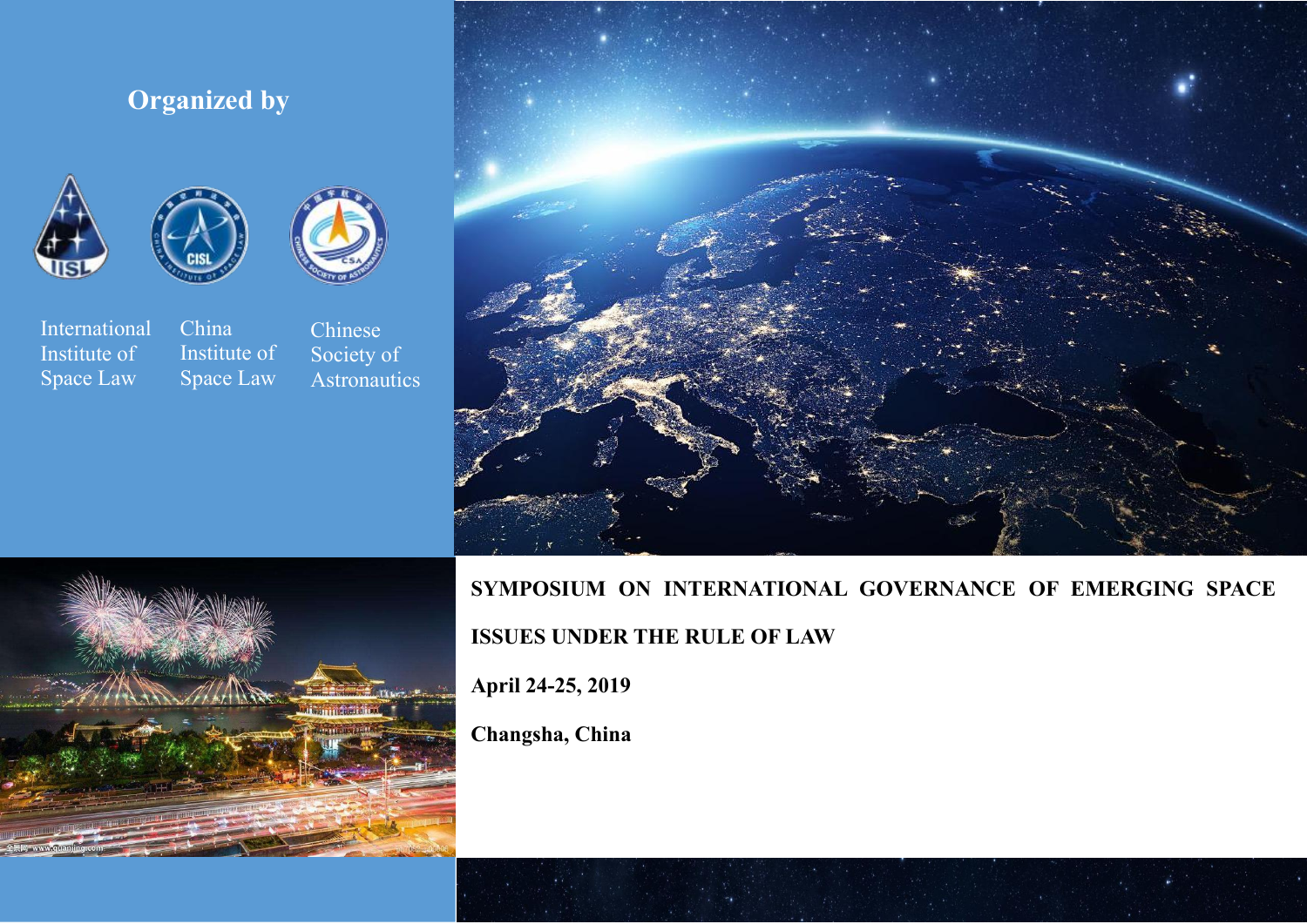# **SYMPOSIUM ON INTERNATIONAL GOVERNAN EMERGING SPACE ISSUES UNDER THE RULE OF LAW**

# **April 24-25, 2019 Changsha, China**

# **In Conjunction with CHINA SPACE CONFERENCE**

# **Call for Papers**

#### **The working language will be English.**The abstract should be word format and with 800 words with a short bio of the authors. Please submit your abstract to:  $csajournal@163.com$ . Subject of your email should be IISL+the title of your abstract.

#### **Topics proposed:**

- Global Governance of Outer Space as We Construct Our Shared Space Future
- Constellation Construction of Small **Satellites**
- Exploration and Utilization of Outer Space Resources
- Active Removal of Outer Space Debris
- Outer Space Security

# **Key Dates**

- -- Abstracts due by 31 January 2019
- -- Author Notification by 28 February 2019
- -- Papers due by 31 March 2019
- -- Early Registration by 20 March 2019
- -- Registration by 15 April 2019

**International Program Committee**

### **IISL**

- --Kai-Uwe Schrogl,President
- --Diane Howard, Executive Secretary
- --Stephan Hobe, Chair Directorate of Studies
- --Jane Smith, Coordinator IISL Colloquium

#### **CISL/CSA**

- -- Yang Baohua, President of CISL & Vice President of CSA
- -- Wang Yiran, Vice President of CISL, Vice President & Secretary General of CSA
- -- Zhang Zhenjun, Secretary General of CISL
- -- Li Shouping, Director of Space Law Research Center, China National Space Administration

## **Local Organizing Committee**

#### **CISL/CSA**

- -- Yang Baohua, President of CISL & Vice President of CSA
- -- Wang Yiran, Vice President of CISL, Vice
- -- Zhang Zhenjun, Secretary General of CISL
- -- Zhang Yao, Executive Secretary

# **Agenda**

#### **April 24, 2019**

- 09:00-11:00 IISL Symposium delegates are invited to attend the opening ceremony of the 2nd China Space Conference
- 14:00-18:30Symposium on International Governance of Emerging Space Issues Under the Rule of Law
- 14:00-14:15 Greeting Remarks
- 14:15-15:45 Keynotes
- 15:45-16:00 Coffee Break
- 16:00-18:30Technical Sessions 18:30-20:00 Welcome Reception

### **April 25, 2019**

Technical Visit or Cultural Tour

### **Contact:**

[secretary@iislweb.org](mailto:secretary@iislweb.org) or csa\_zhangyao@163.com